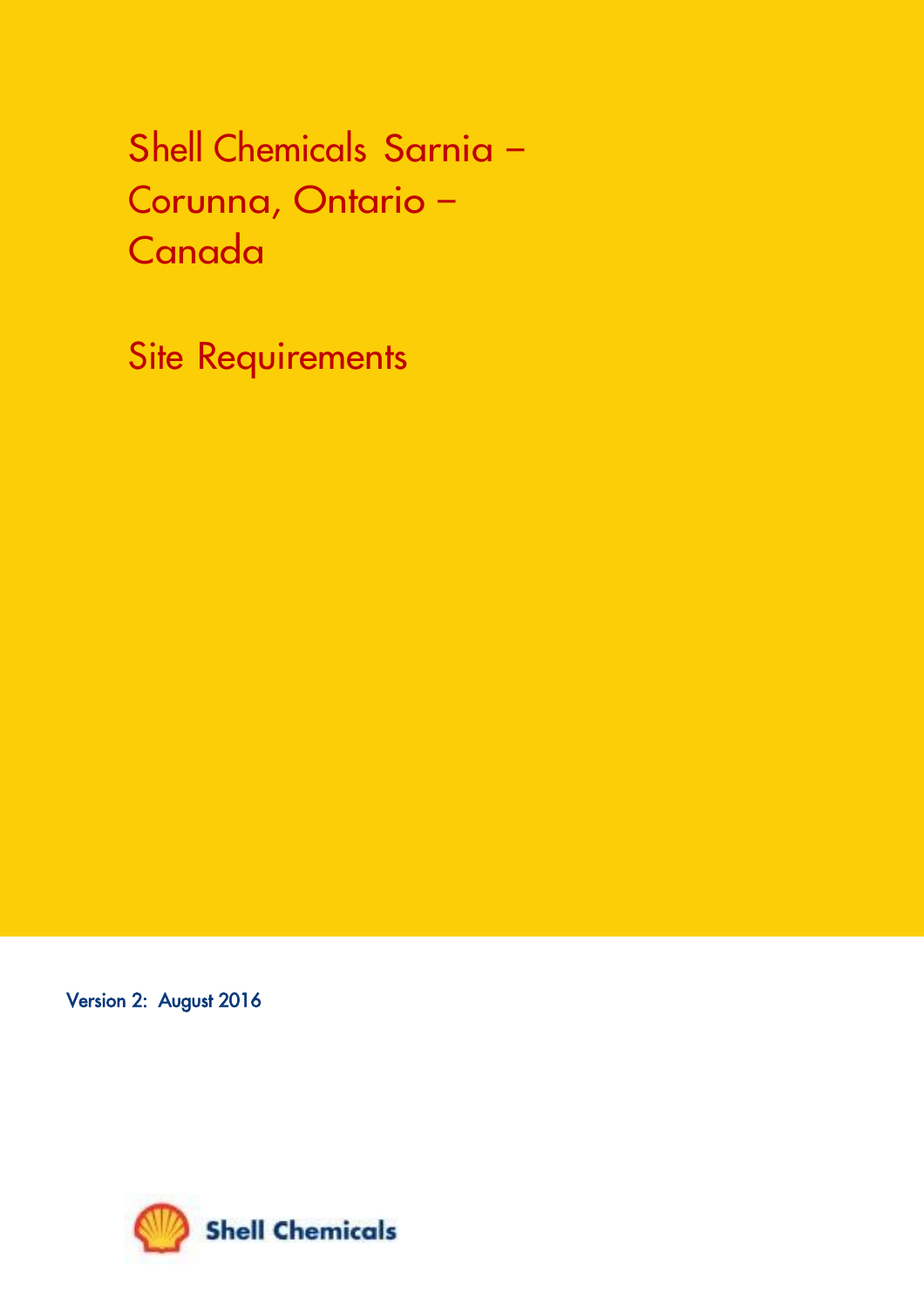

# 1. Name of Installation: Scotford

## 2. Physical address of location

Shell Chemicals Sarnia 339 LaSalle Road, Corunna Ontario NON 1GO Canada. Tel: +1 519-481-1298

## 3. Opening hours and loading appointments

- Hours of operation: 07:30 hrs 22:00 hrs Monday through Friday
- Trucks should arrive no later than 20:30 hrs

## 4. Contact details

- Chris Lauwers, FPH Lead : 07:30 hrs 16:15 hrs, +1-519-481-1378
- Guard:  $24/7: +1 519-481-1298$
- Shipping Desk: +1 519-481-1905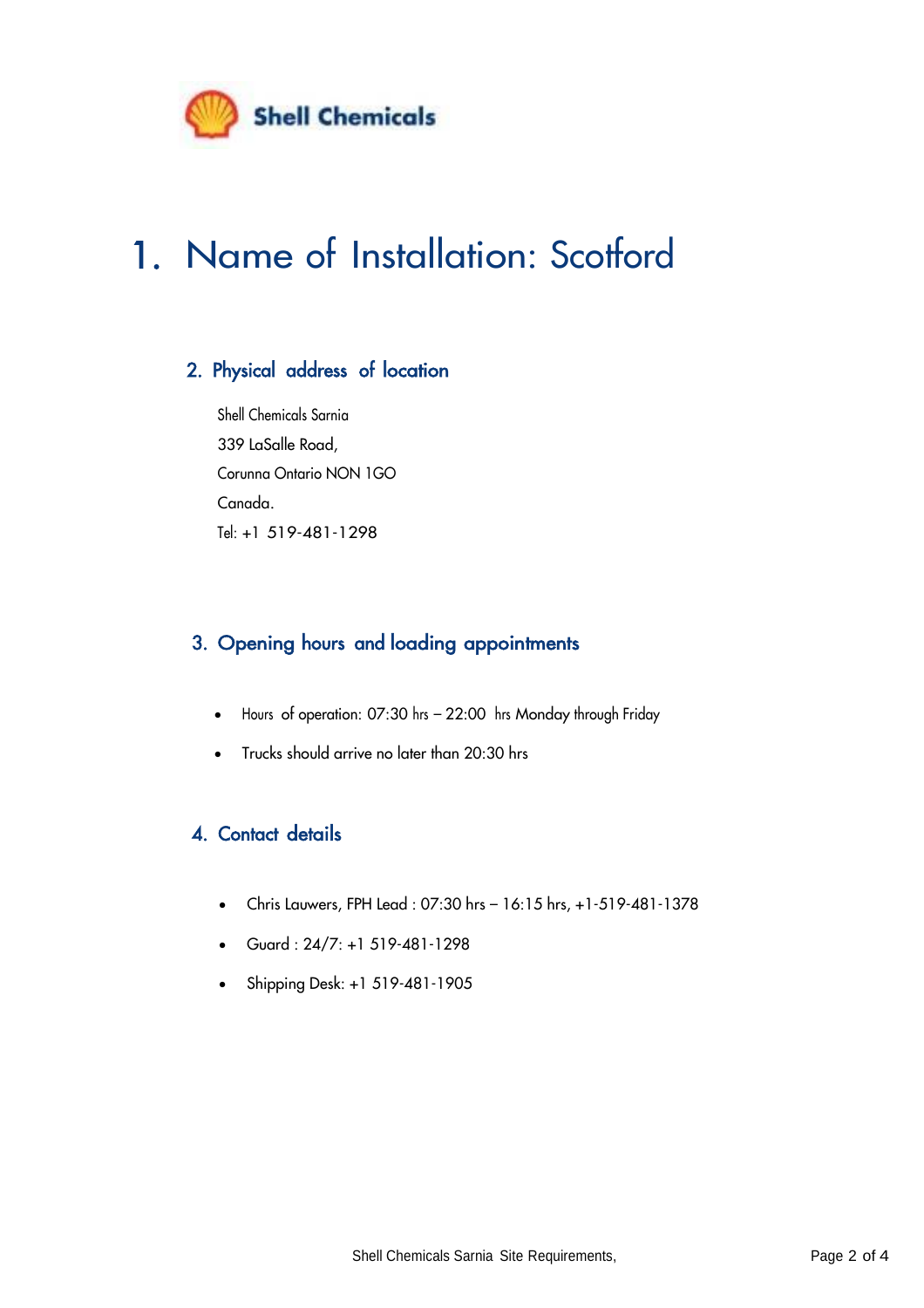### 5. Life Saving Rules

#### From July 1, 2009 Shell's Life-Saving Rules have been fully enforced.

Shell's Life-Saving Rules set out clear and simple "do's and don'ts" covering activities with the highest potential safety risk. They are not new. Most people comply with them every day – but there are still breaches taking place. The Life-Saving Rules help to make sure that rules are followed and people are protected.

Compliance with the Life Saving Rules is mandatory, and the Life Saving Rules are applicable to all operations under Shell's operational and  $\angle$  or governance control. Each reported non-compliance will be investigated. And failure to comply will result in disciplinary action, up to and including termination of employment for Shell employees, or for employees of contractors or sub-contractors, removal from the site and disqualification from future Shell work. Supervisors are held accountable to communicate and ensure compliance.

If you choose to break the rules, you choose not to work for Shell.

#### The 12 Life-Saving Rules are:

- Work with a valid work permit when required
- Conduct gas tests when required
- Verify isolation before work begins and use the specified life protecting
- Obtain authorisation before entering a confined space
- Obtain authorisation before overriding or disabling safety critical equipment
- Protect yourself against a fall when working at height
- Do not walk under a suspended load
- Do not smoke outside designated smoking areas
- No alcohol or drugs while working or driving
- While driving, do not use your phone and do not exceed speed limits
- Wear your seat belt
- Follow prescribed Journey Management Plan

## 6. Special requirements of this location

- 1. Smoking is prohibited, except in designated areas.
- 2. Cellular phones and PED's are not allowed in operating areas.
- 3. Photography is not allowed without a valid Hot Work Permit
- 4. The Site speed limit is 30 KM/h.
- 5. All vehicles must be shut off when parked.